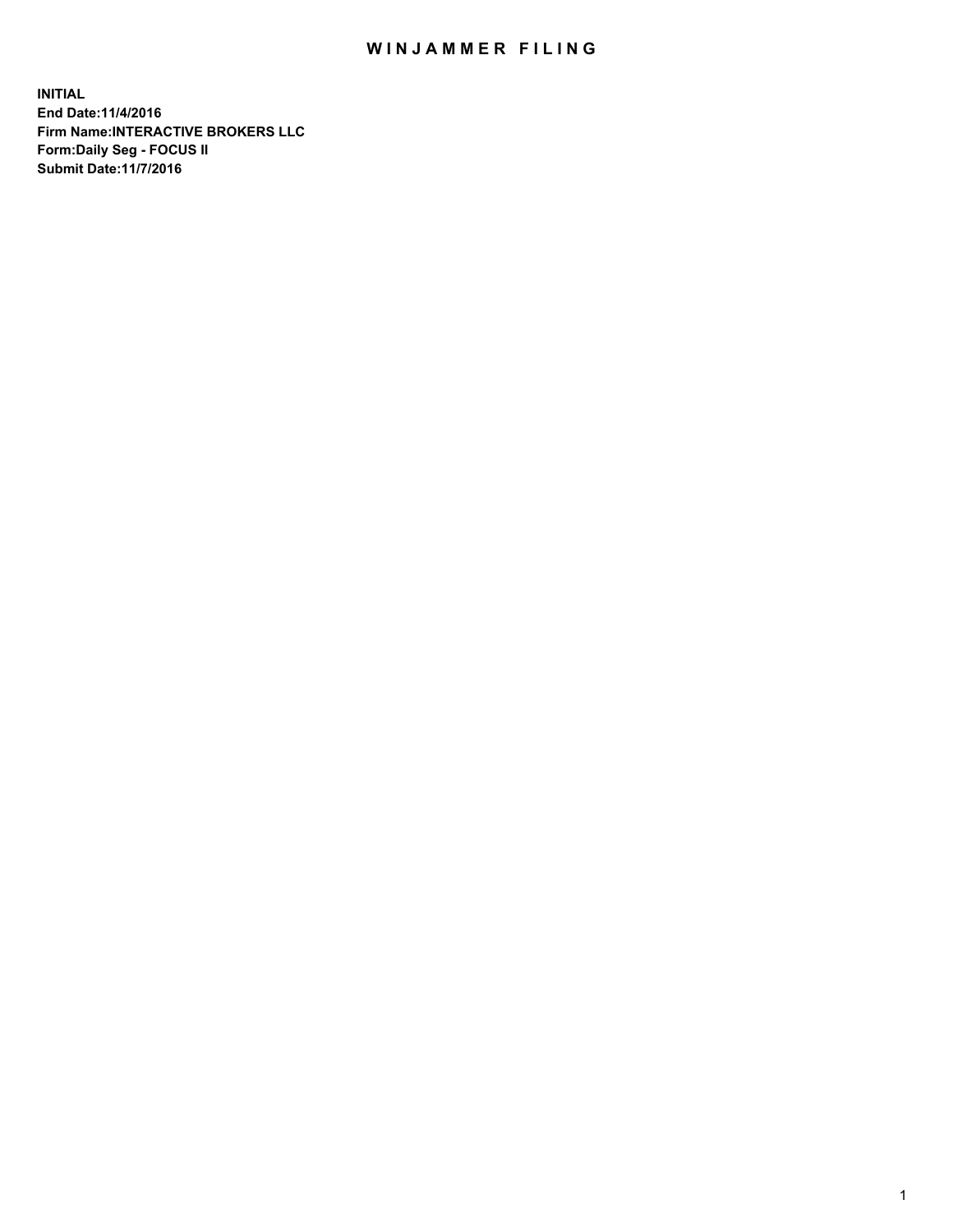## **INITIAL End Date:11/4/2016 Firm Name:INTERACTIVE BROKERS LLC Form:Daily Seg - FOCUS II Submit Date:11/7/2016 Daily Segregation - Cover Page**

| Name of Company<br><b>Contact Name</b><br><b>Contact Phone Number</b><br><b>Contact Email Address</b>                                                                                                                                                                                                                          | <b>INTERACTIVE BROKERS LLC</b><br><b>James Menicucci</b><br>203-618-8085<br>jmenicucci@interactivebrokers.c<br>om |
|--------------------------------------------------------------------------------------------------------------------------------------------------------------------------------------------------------------------------------------------------------------------------------------------------------------------------------|-------------------------------------------------------------------------------------------------------------------|
| FCM's Customer Segregated Funds Residual Interest Target (choose one):<br>a. Minimum dollar amount: ; or<br>b. Minimum percentage of customer segregated funds required:%; or<br>c. Dollar amount range between: and; or<br>d. Percentage range of customer segregated funds required between:% and%.                          | $\overline{\mathbf{0}}$<br>0<br>155,000,000 245,000,000<br>0 <sub>0</sub>                                         |
| FCM's Customer Secured Amount Funds Residual Interest Target (choose one):<br>a. Minimum dollar amount: ; or<br>b. Minimum percentage of customer secured funds required:%; or<br>c. Dollar amount range between: and; or<br>d. Percentage range of customer secured funds required between: % and %.                          | $\overline{\mathbf{0}}$<br>0<br>80,000,000 120,000,000<br>00                                                      |
| FCM's Cleared Swaps Customer Collateral Residual Interest Target (choose one):<br>a. Minimum dollar amount: ; or<br>b. Minimum percentage of cleared swaps customer collateral required:% ; or<br>c. Dollar amount range between: and; or<br>d. Percentage range of cleared swaps customer collateral required between:% and%. | $\overline{\mathbf{0}}$<br>$\overline{\mathbf{0}}$<br>0 <sub>0</sub><br><u>00</u>                                 |

Attach supporting documents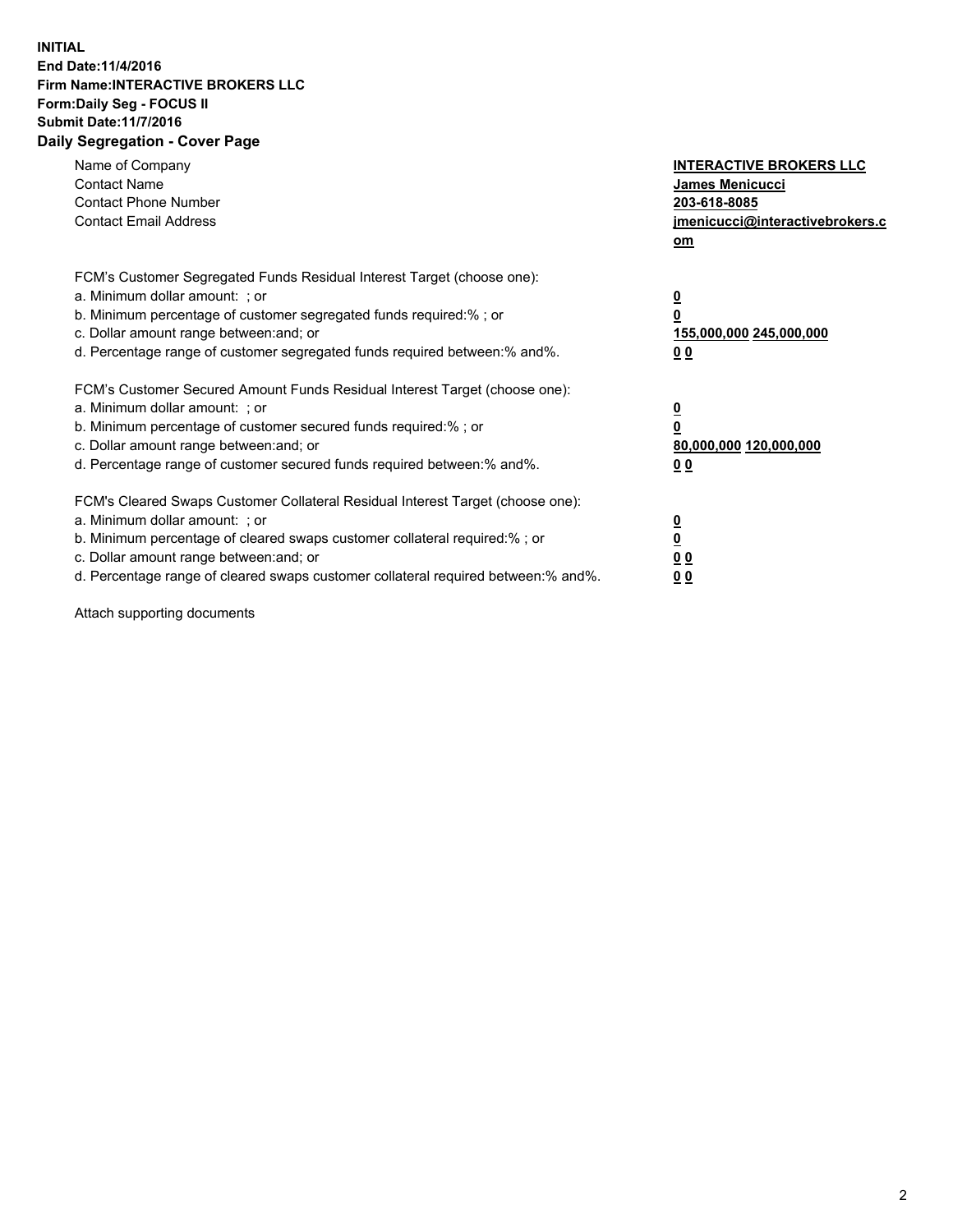## **INITIAL End Date:11/4/2016 Firm Name:INTERACTIVE BROKERS LLC Form:Daily Seg - FOCUS II Submit Date:11/7/2016 Daily Segregation - Secured Amounts**

|     | Daily Jegiegation - Jeculed Alliounts                                                                      |                                  |
|-----|------------------------------------------------------------------------------------------------------------|----------------------------------|
|     | Foreign Futures and Foreign Options Secured Amounts                                                        |                                  |
|     | Amount required to be set aside pursuant to law, rule or regulation of a foreign                           | $0$ [7305]                       |
|     | government or a rule of a self-regulatory organization authorized thereunder                               |                                  |
| 1.  | Net ledger balance - Foreign Futures and Foreign Option Trading - All Customers                            |                                  |
|     | A. Cash                                                                                                    | 385,853,363 [7315]               |
|     | B. Securities (at market)                                                                                  | $0$ [7317]                       |
| 2.  | Net unrealized profit (loss) in open futures contracts traded on a foreign board of trade                  | $-3,926,332$ [7325]              |
| 3.  | Exchange traded options                                                                                    |                                  |
|     | a. Market value of open option contracts purchased on a foreign board of trade                             | 143,641 [7335]                   |
|     | b. Market value of open contracts granted (sold) on a foreign board of trade                               | -94,789 [7337]                   |
| 4.  | Net equity (deficit) (add lines 1. 2. and 3.)                                                              | 381,975,883 [7345]               |
| 5.  | Account liquidating to a deficit and account with a debit balances - gross amount                          | 212,450 [7351]                   |
|     | Less: amount offset by customer owned securities                                                           | 0 [7352] 212,450 [7354]          |
| 6.  | Amount required to be set aside as the secured amount - Net Liquidating Equity                             | 382,188,333 [7355]               |
|     | Method (add lines 4 and 5)                                                                                 |                                  |
| 7.  | Greater of amount required to be set aside pursuant to foreign jurisdiction (above) or line                | 382,188,333 [7360]               |
|     | 6.                                                                                                         |                                  |
|     | FUNDS DEPOSITED IN SEPARATE REGULATION 30.7 ACCOUNTS                                                       |                                  |
| 1.  | Cash in banks                                                                                              |                                  |
|     | A. Banks located in the United States                                                                      | $0$ [7500]                       |
|     | B. Other banks qualified under Regulation 30.7                                                             | 0 [7520] 0 [7530]                |
| 2.  | Securities                                                                                                 |                                  |
|     | A. In safekeeping with banks located in the United States                                                  | 438,197,255 [7540]               |
|     | B. In safekeeping with other banks qualified under Regulation 30.7                                         | 0 [7560] 438,197,255 [7570]      |
| 3.  | Equities with registered futures commission merchants                                                      |                                  |
|     | A. Cash                                                                                                    | $0$ [7580]                       |
|     | <b>B.</b> Securities                                                                                       | $0$ [7590]                       |
|     | C. Unrealized gain (loss) on open futures contracts                                                        | $0$ [7600]                       |
|     | D. Value of long option contracts                                                                          | $0$ [7610]                       |
|     | E. Value of short option contracts                                                                         | 0 [7615] 0 [7620]                |
| 4.  | Amounts held by clearing organizations of foreign boards of trade                                          |                                  |
|     | A. Cash                                                                                                    | $0$ [7640]                       |
|     | <b>B.</b> Securities                                                                                       | $0$ [7650]                       |
|     | C. Amount due to (from) clearing organization - daily variation                                            | $0$ [7660]                       |
|     | D. Value of long option contracts                                                                          | $0$ [7670]                       |
|     | E. Value of short option contracts                                                                         | 0 [7675] 0 [7680]                |
| 5.  | Amounts held by members of foreign boards of trade                                                         |                                  |
|     | A. Cash                                                                                                    | 69,462,164 [7700]                |
|     | <b>B.</b> Securities                                                                                       | $0$ [7710]                       |
|     | C. Unrealized gain (loss) on open futures contracts                                                        | 3,860,966 [7720]                 |
|     | D. Value of long option contracts                                                                          | 143,639 [7730]                   |
|     | E. Value of short option contracts                                                                         | -94,789 [7735] 73,371,980 [7740] |
| 6.  | Amounts with other depositories designated by a foreign board of trade                                     | 0 [7760]                         |
| 7.  | Segregated funds on hand                                                                                   | $0$ [7765]                       |
| 8.  | Total funds in separate section 30.7 accounts                                                              | 511,569,235 [7770]               |
| 9.  | Excess (deficiency) Set Aside for Secured Amount (subtract line 7 Secured Statement<br>Page 1 from Line 8) | 129,380,902 [7380]               |
| 10. | Management Target Amount for Excess funds in separate section 30.7 accounts                                | 80,000,000 [7780]                |
| 11. | Excess (deficiency) funds in separate 30.7 accounts over (under) Management Target                         | 49,380,902 [7785]                |
|     |                                                                                                            |                                  |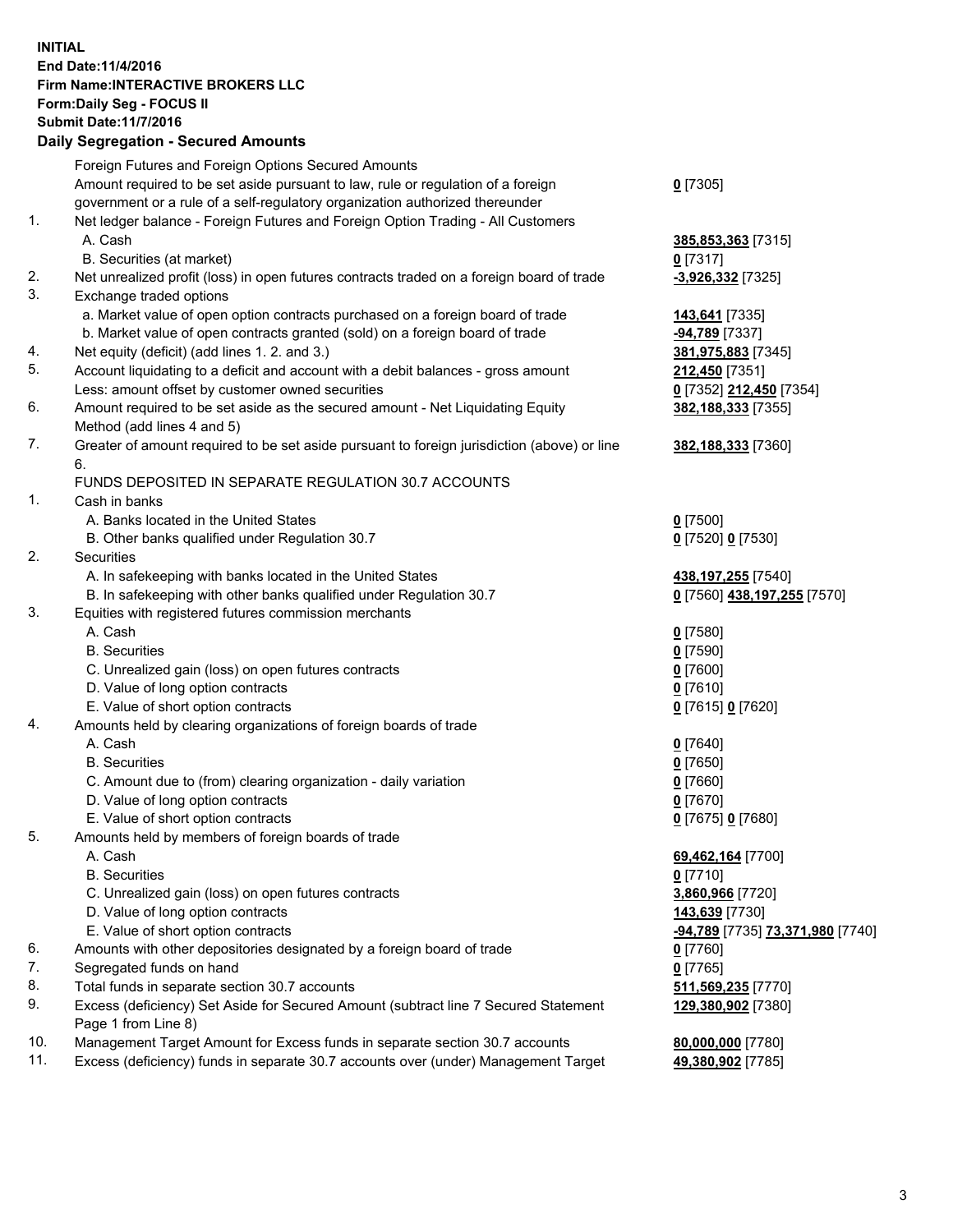**INITIAL End Date:11/4/2016 Firm Name:INTERACTIVE BROKERS LLC Form:Daily Seg - FOCUS II Submit Date:11/7/2016 Daily Segregation - Segregation Statement** SEGREGATION REQUIREMENTS(Section 4d(2) of the CEAct) 1. Net ledger balance A. Cash **3,096,090,087** [7010] B. Securities (at market) **0** [7020] 2. Net unrealized profit (loss) in open futures contracts traded on a contract market **61,254,585** [7030] 3. Exchange traded options A. Add market value of open option contracts purchased on a contract market **200,127,102** [7032] B. Deduct market value of open option contracts granted (sold) on a contract market **-284,677,445** [7033] 4. Net equity (deficit) (add lines 1, 2 and 3) **3,072,794,329** [7040] 5. Accounts liquidating to a deficit and accounts with debit balances - gross amount **189,009** [7045] Less: amount offset by customer securities **0** [7047] **189,009** [7050] 6. Amount required to be segregated (add lines 4 and 5) **3,072,983,338** [7060] FUNDS IN SEGREGATED ACCOUNTS 7. Deposited in segregated funds bank accounts A. Cash **101,854,049** [7070] B. Securities representing investments of customers' funds (at market) **1,922,868,672** [7080] C. Securities held for particular customers or option customers in lieu of cash (at market) **0** [7090] 8. Margins on deposit with derivatives clearing organizations of contract markets A. Cash **27,777,697** [7100] B. Securities representing investments of customers' funds (at market) **1,327,609,059** [7110] C. Securities held for particular customers or option customers in lieu of cash (at market) **0** [7120] 9. Net settlement from (to) derivatives clearing organizations of contract markets **7,123,825** [7130] 10. Exchange traded options A. Value of open long option contracts **200,127,112** [7132] B. Value of open short option contracts **-284,676,601** [7133] 11. Net equities with other FCMs A. Net liquidating equity **0** [7140] B. Securities representing investments of customers' funds (at market) **0** [7160] C. Securities held for particular customers or option customers in lieu of cash (at market) **0** [7170] 12. Segregated funds on hand **0** [7150] 13. Total amount in segregation (add lines 7 through 12) **3,302,683,813** [7180] 14. Excess (deficiency) funds in segregation (subtract line 6 from line 13) **229,700,475** [7190] 15. Management Target Amount for Excess funds in segregation **155,000,000** [7194]

16. Excess (deficiency) funds in segregation over (under) Management Target Amount Excess

**74,700,475** [7198]